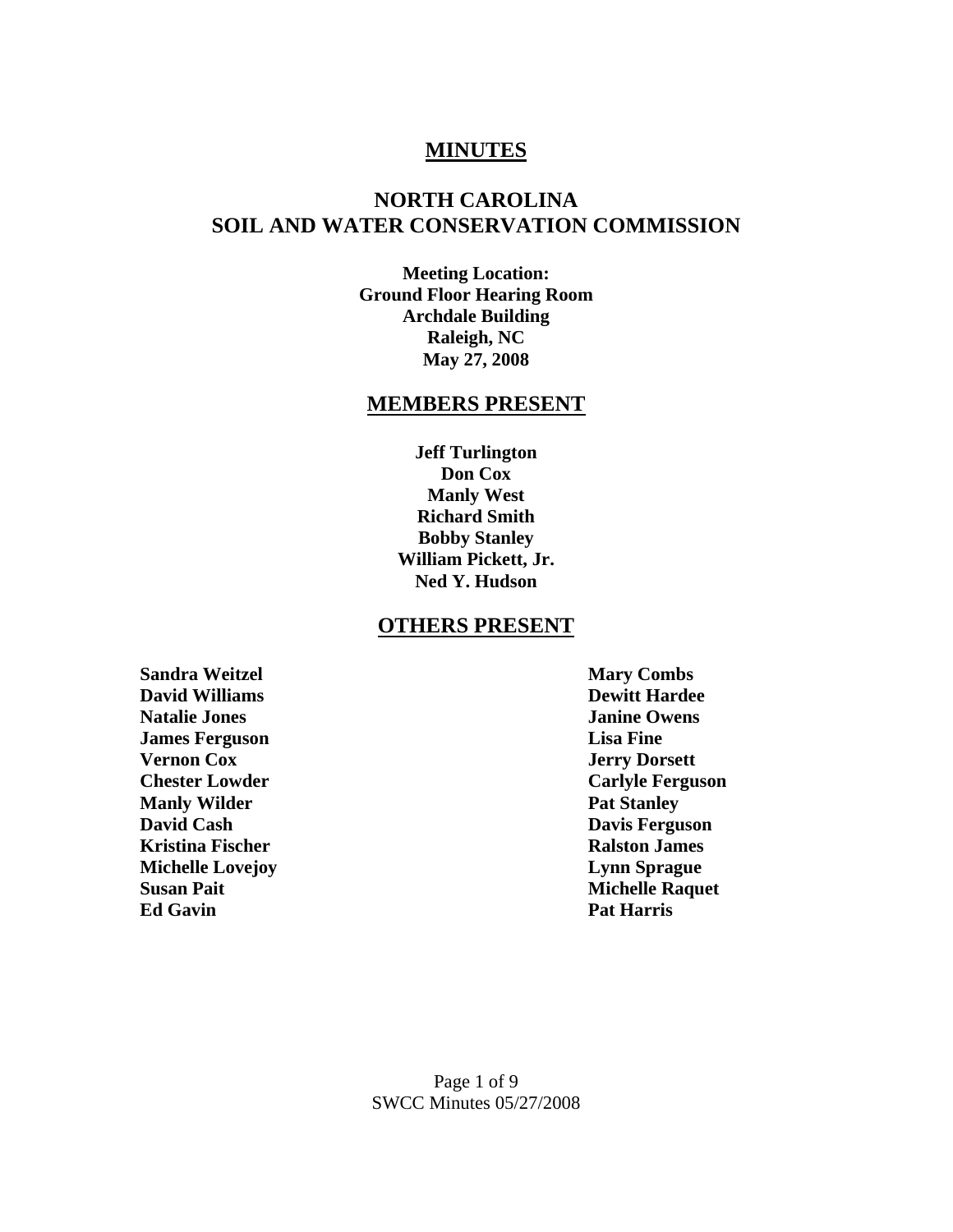## **Summary of Actions Taken by the Commission**

- 1. The following supervisor appointments were **approved:** 
	- Joseph Alexander Devine Catawba County
	- J. Gary Hyatt Mitchell County
	- Ed Terrell Mitchell County
	- John Pickler Stanly County
	- Curtis Furr Stanly County
	- Keith Hill Stanly County
- 2. The following actions were taken on supervisor re-appointments remaining from 2007:
	- JoAnne Poe New River (Ashe)- **approved**
	- Lynn Carland Buncombe given one year to complete training
	- James C. Worsley Edgecombe **not approved** board to make new nomination
- 3. The Commission **approved** supervisor contracts for the following:
	- Kent Herman Alexander SWCD Stock Trail, Filter Strip, Roof Guttering & Outlet Control, and Heavy Use Area - \$23,997
	- John M. Griffin Bertie SWCD Vegetated Field Border \$2,228
	- Keith Sink Davidson SWCD Closure of Waste Storage Pond \$9,548
	- John Lovin Graham SWCD Pasture Renovation \$2,250
	- Gerald Phillips Graham SWCD Pasture Renovation \$1,575
	- Kenneth W. Jones Lenoir SWCD Field Border \$2,024
	- Harold R. Carver Person SWCD Grass Waterway \$4,827
	- Charles J. Bryson, Sr. Transylvania SWCD Pasture Renovation \$7,875
	- Herman Collier Warren SWCD Watering System & Heave Use Protection Area - \$6,212
	- B.T. Shinglethon Wilson SWCD Cover Crop \$1,537
- 4. The Commission **approved** the following applicants for Technical Specialist:
	- Christopher S. Carpenter Greenville WUP/NM
	- Karl Shaffer Pittsboro WUP/NM, WA
- 5. The allocation of Lagoon Conversion Program Funds was **approved** for three Sampson applications.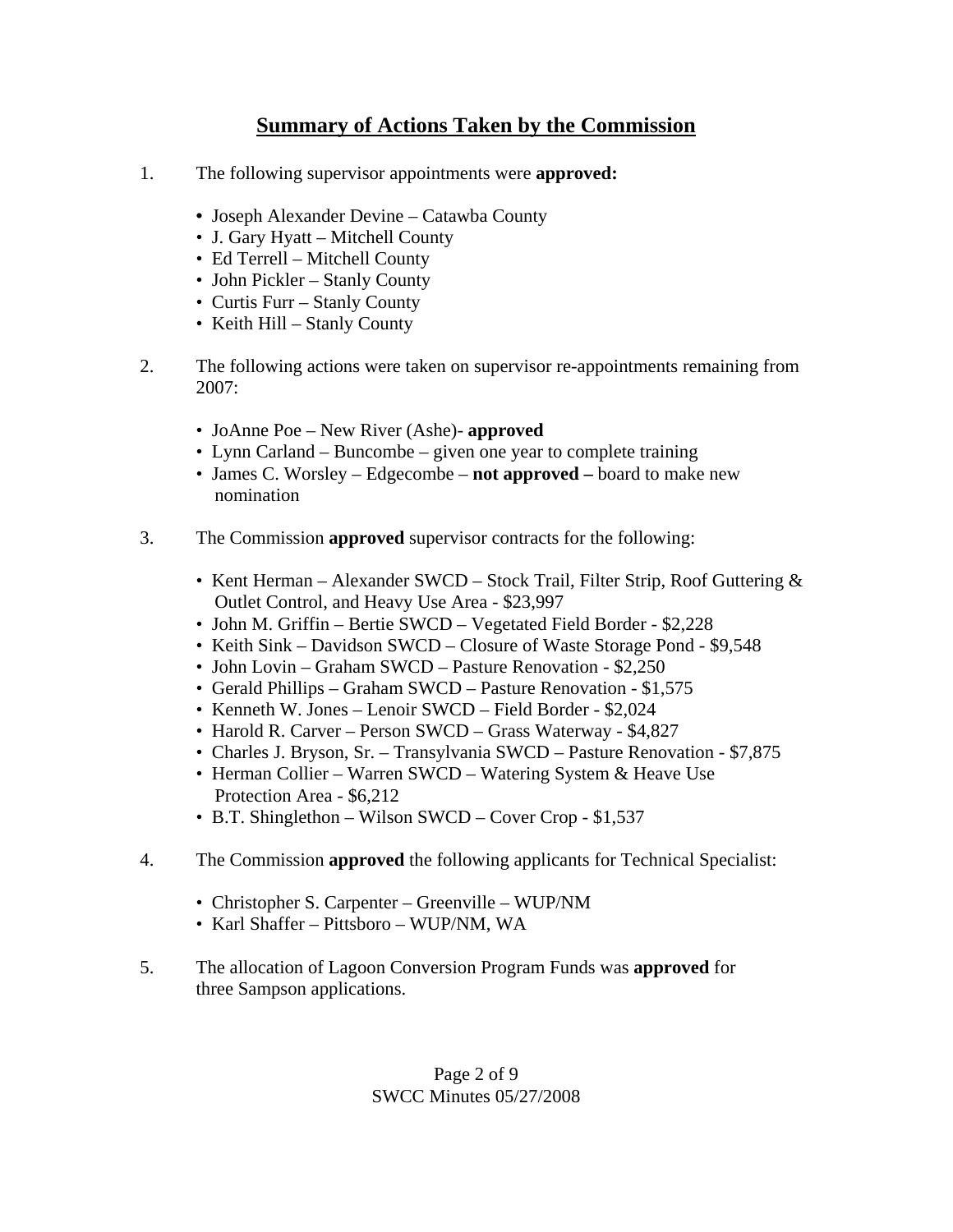- 6. The Commission **approved** the TRC recommendation to amend Cropland Conversion and Riparian Buffer practices.
- 7. The Commission **approved** the Drought Grant/Earmark allocation.
- 8. The Commission **approved** the Policy for Eligibility of Existing Uses for Drought Response Grant Project.

#### **Preliminary Items**

The May 27, 2008 meeting of the North Carolina Soil and Water Conservation Commission was held in the Ground Floor Hearing Room of the Archdale Building, 512 N. Salisbury Street, Raleigh, NC.

Chairman Jeff Turlington called the meeting to order at 5:03 p.m. He welcomed everyone to the meeting.

Chairman Turlington charged the Commission members to declare any conflict of interest or appearance of conflict of interest that may exist for agenda items to be considered by the Commission as mandated by Executive Order Number One. None were noted.

#### **Approval of Agenda**

Mr. Richard Smith offered a motion to approve the agenda, with Mr. Manly West providing a second. The motion carried. Item Number 11, *Commission Policy for Eligibility Existing Uses for Drought Response Grant Project, was added to the agenda.* 

## **INFORMATIONAL ITEMS:**

#### **Division Report**

Mr. David Williams presented the following report for Director Patricia K. Harris:

Between the Governor's Budget and the Joint Appropriations on NER Committee, the division is looking at the following items in its expansion budget:

- Lagoon Conversion Program. Governor's Budget proposed two positions, with NER's proposal of one position
- ACSP Technical Assistance. Governor's Budget and NER's proposal both have \$350,000 of nonrecurring
- ACSP Financial Assistance. Both include a reduction in financial assistance of \$268,331

Page 3 of 9 SWCC Minutes 05/27/2008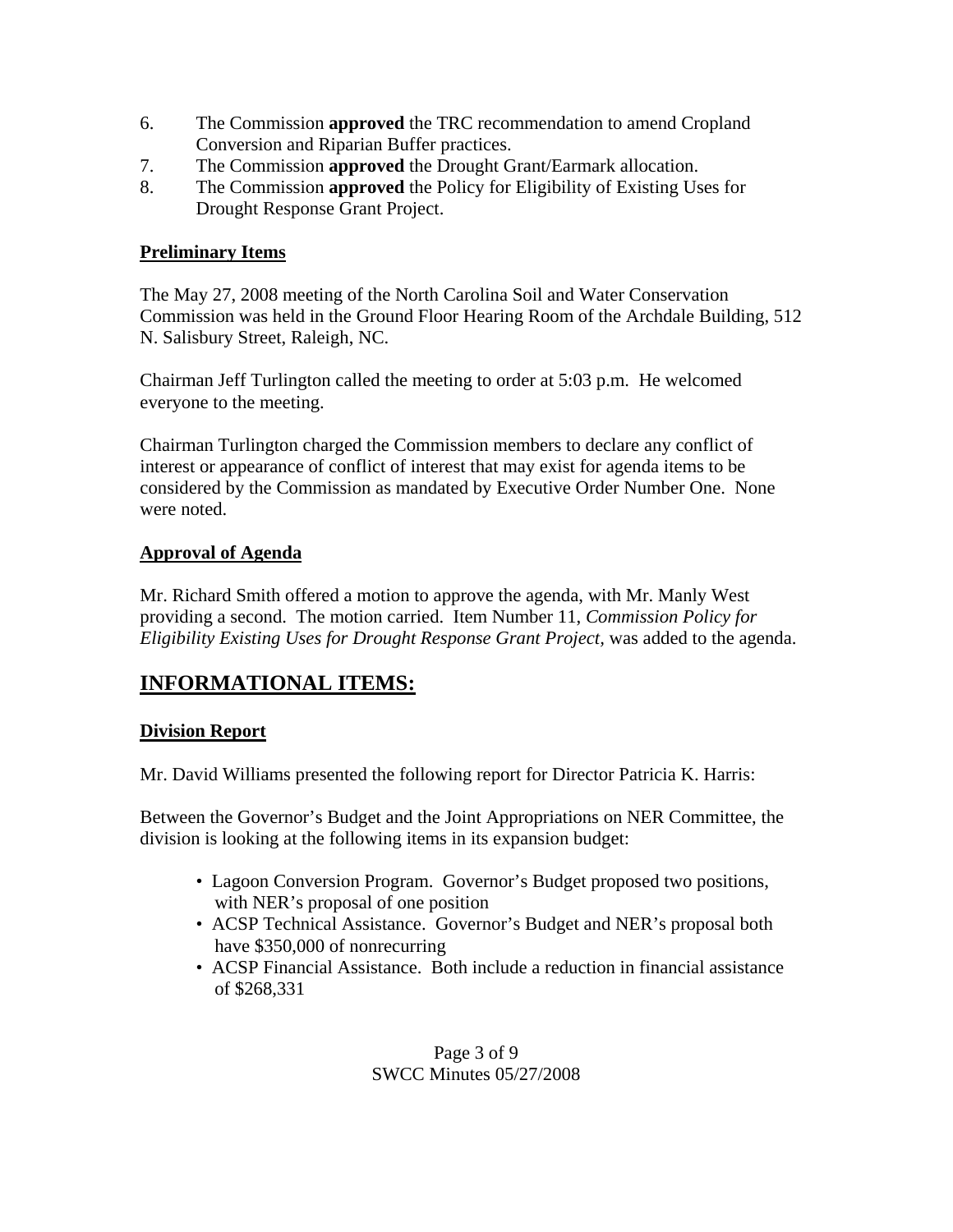Elizabeth Bizer, DENR's Legislative Liaison, prepared *This Week at the Legislature-Week of May 19th*. It included a brief discussion on the budget and some of the committees. It cautions that what is in the budget as we see it now is far from the final.

H2345 was introduced last week to appropriate \$6M to the ACSP for drought response, and this is on top of the Tobacco Trust Fund grant we now have.

Senator Charlie Albertson has been names as a Co-chair for the Appropriations Committee. Senator Atwater from Chatham County is now the Chair of the Senate Ag Committee.

The division will now attempt the first web cast of the Commission meeting on July 16, 2008.

The division expects this week will be the final supervisor travel payments for the fiscal year.

The Drought Response Project is up and running. The first allocations will come before the Commission today. In the first two weeks, the division received 3250 applications for over \$28.5M.

The division will be celebrating the CREP Expansion on 5-28-08 at 10 a.m. at the NC Museum of Natural Sciences. Speakers will be DENR Secretary Bill Ross, State FSA Executive Director Keith Weatherly, and National FSA Deputy Administrator for Farm Programs John Johnson.

The division will be hosting the Conservation Awareness Day on 5-28-08 following the CREP Expansion press conference from 11:30 a.m. until 1:30 p.m. on the Halifax Mall.

The division has been operating the Swine Buyout Program since right after hurricane Floyd hit North Carolina. We received 34 applications for Phase 4 of the program totaling \$20,009,062 in requests. This helps farmers that are in the 100 year flood plain to give them another option to be bought out. A conservation easement will be placed on these farms. We have \$3M to accomplish the buyouts.

CCAP held statewide training earlier this month, with 102 participants.

Last week Director Harris, Commissioner Bobby Stanley, Franklin Williams, Marvin Cavanaugh, Chester Lowder, Cecil Settle, Bryan Evans, Lynn Sprague and several of the Area Coordinators attended a meeting to discuss the roles and responsibilities of the district operations staff. The meeting was successful. Lynn Sprague stated the end result should be a MOU (Memorandum of Understanding) between the division and the association.

#### Page 4 of 9 SWCC Minutes 05/27/2008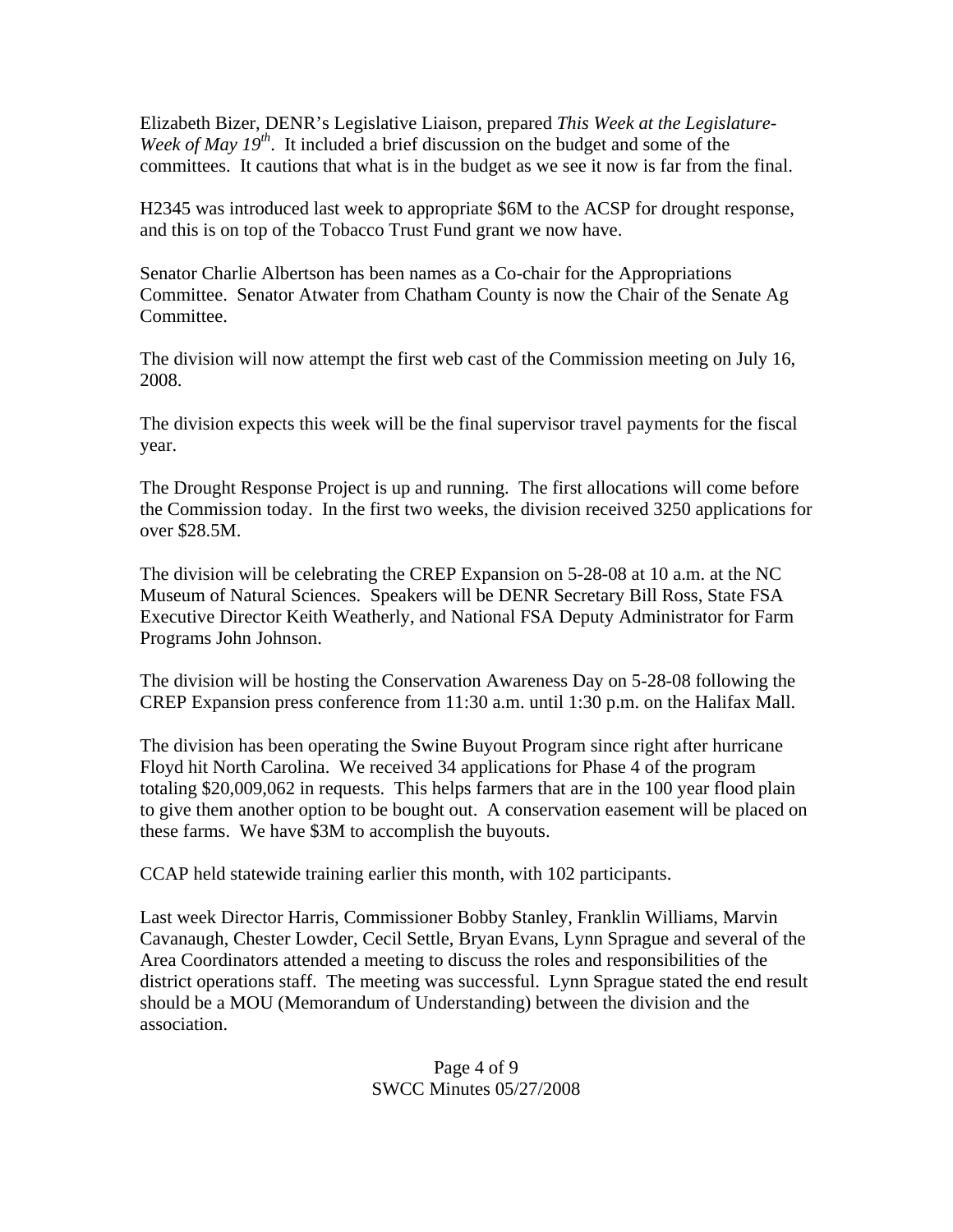Progress on division vacancies:

- Sarah McVay started last week in our Raleigh Regional Office. She comes from Michigan. She has a background in hydrogeology and has experience working with dairies. She will be one of our Operation Review staff members.
- Michael Annas started today as our CREP Survey Technician. He comes from Wildlife Resources Commission in Edenton.
- The PIO position is in personnel to be approved.
- The Winston-Salem Soils Interpretative position has been reposted for the third time. We are having difficulty in getting qualified persons.

Jill Slankas, 319 Coordinator, will be leaving next week. She has done a fine job. We will miss her a lot.

### **NRCS**

Ms. Mary Combs provided a handout, *2008 Farm Bill Conservation Title: Investing in Conservation Programs That Preserve Natural Resources,* along with her report. The 2008 Farm Bill for conservation programs would increase the total spending on programs by \$7.9 billion.

Ms. Combs stated NRCS is moving forward as quickly as they can to reinstate job approval authority to district employees. NRCS have a lot of requests in some areas and not as many as thought in others. NRCS has refocused on this to make sure it is properly implemented according to the policy and as agreed upon.

#### **Association Report**

Mr. Bobby Stanley stated he attended the Farm Family of the Year award celebration at the Sidden farm in Wilkes County. He stated he was impressed with the 151 acre farm and the use of their rotational grazing.

Mr. Stanley stated the association was looking at the possibility of having an Executive Director. He advised he and three other individuals were going to sit down and try to develop a plan to take before the next Executive Committee meeting.

Mr. Stanley stated he was thrilled the CREP Expansion would finally be announced tomorrow, as the work to get the expansion had started in 2002.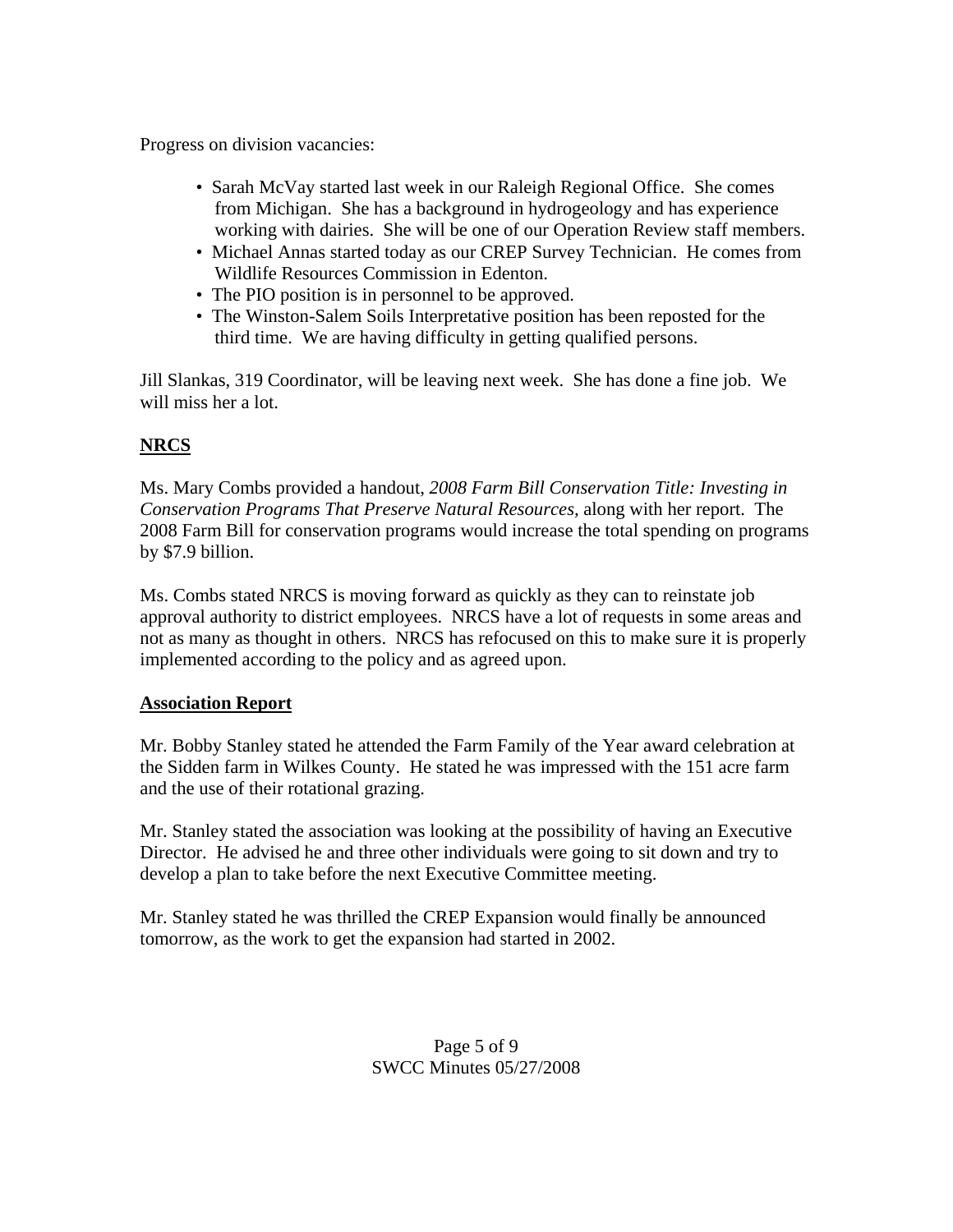# **ACTION ITEMS**

#### **Consent Agenda**

Three items were taken out of the agenda and handled separately. One item was added to the agenda, *Commission Policy for Eligibility of Existing Uses for Drought Response Grant Project.* 

Mr. Ned Hudson made a motion to approve the agenda with these items out and handled separately. Mr. William Pickett provided a second. The motion carried.

#### **Nomination of Supervisors**

The following supervisors were approved for appointment:

- Mr. Joseph Alexander Devine filling the un-expired term of William Ray Henderson of Catawba SWCD
- Mr. J. Gary Hyatt filling the un-expired term of Howard Buchanan of Mitchell SWCD
- Mr. Ed Terrell filling the un-expired term of James Williams of Mitchell SWCD
- Mr. John Pickler filling the un-expired term of W. Chester Lowder of Stanly SWCD
- Mr. Curtis Furr filling the un-expired term of John Pickler of Stanly SWCD
- Mr. Keith Hill filling the un-expired term of Richard Clayton of Stanly SWCD

The Commission approved the following actions on supervisor re-appointments remaining from 2007:

- Ms. JoAnne Poe from the New River (Ashe) SWCD was re-appointed. Mr. Manly West made a motion to approve, with Mr. Richard Smith providing a second. The motion carried.
- Ms. Lynn Carland from the Buncombe SWCD was extended one year as a supervisor to attend supervisor training. Mr. Manly West made a motion to approve, with Mr. Ned Hudson providing a second. The motion carried.
- Mr. James C. Worsley from Edgecombe SWCD was not approved. Mr. Manly West made a motion for Edgecombe SWCD Board to make another nomination. Mr. Richard Smith provided a second. The motion carried.

Page 6 of 9 SWCC Minutes 05/27/2008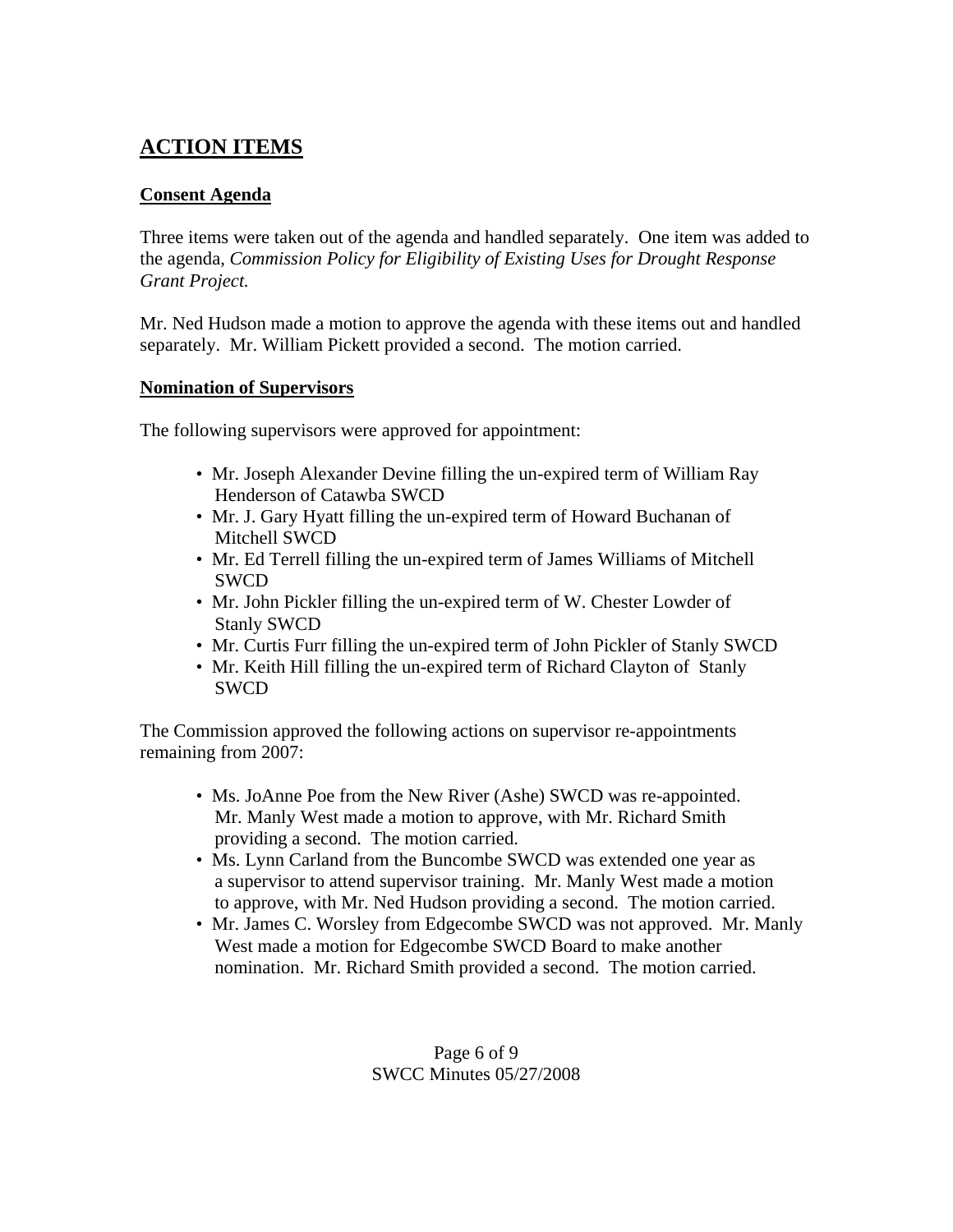#### **Approval of Supervisor Contracts**

- Kent Herman-Alexander SWCD-Stock Trail, Filter Strip, Roof Guttering & Outlet Control, and Heavy Use Area-\$23,997-Contract #: 02-08-04-03
- John M. Griffin-Bertie SWCD-Vegetated Field Border-\$2,228-Contract #: 08-08-14-12
- Keith Sink-Davidson SWCD-Closure of Waste Storage Pond-\$9,548- Contract #: CS 29-08-18-16
- John Lovin-Graham SWCD-Pasture Renovation-\$2,250-Contract #: CS 38-08-05-07
- Gerald Phillips-Graham SWCD-Pasture Renovation-\$1,575-Contract #: CS 38-08-08-07
- Kenneth W. Jones-Lenoir SWCD-Field Border-\$2,024-Contract #: 52-08-11-09
- Harold R. Carver-Person SWCD-Grass Waterway-\$4,827-Contract #: 73-08-28-12
- Charles J. Bryson, Sr.-Transylvania SWCD-Pasture Renovation-\$7,875- Contract #: 08-08-08-05
- Herman Collier-Warren SWCD-Watering System and Heavy Use Protection Area-\$6,212-Contract #: CS-93-08-24-13
- B. T. Shinglethon-Wilson SWCD-Cover Crop-\$1,537-Contract #: CS 98-08-27-09

The Commission approved the following action on a supervisor contract from Transylvania SWCD separate from the Consent Agenda:

 • Mike Whitmire-Transylvania SWCD-Pasture Renovation Under Reg. ACSP/Drought Response-\$4,500-Contract #: 88-08-10-05 Mr. Bobby Stanley made a motion to approve upon the condition when the original signature contract is received, it is sent to the Chairman for his signature. Mr. Ned Hudson provided a second. The motion carried.

#### **Approval of Technical Specialist**

• Karl Shaffer-WUP/NM, WA

The Commission approved the following action for a Technical Specialist designation separate from the Consent Agenda:

 • Christopher S. Carpenter-WUP/NM. Until training is completed at NCSU for Wettable Acres, designation will not be made. Mr. Ned Hudson made a motion to accept on the WUP/NM, but not on the Wettable Acres. Mr. Don Cox provided a second. The motion carried.

#### Page 7 of 9 SWCC Minutes 05/27/2008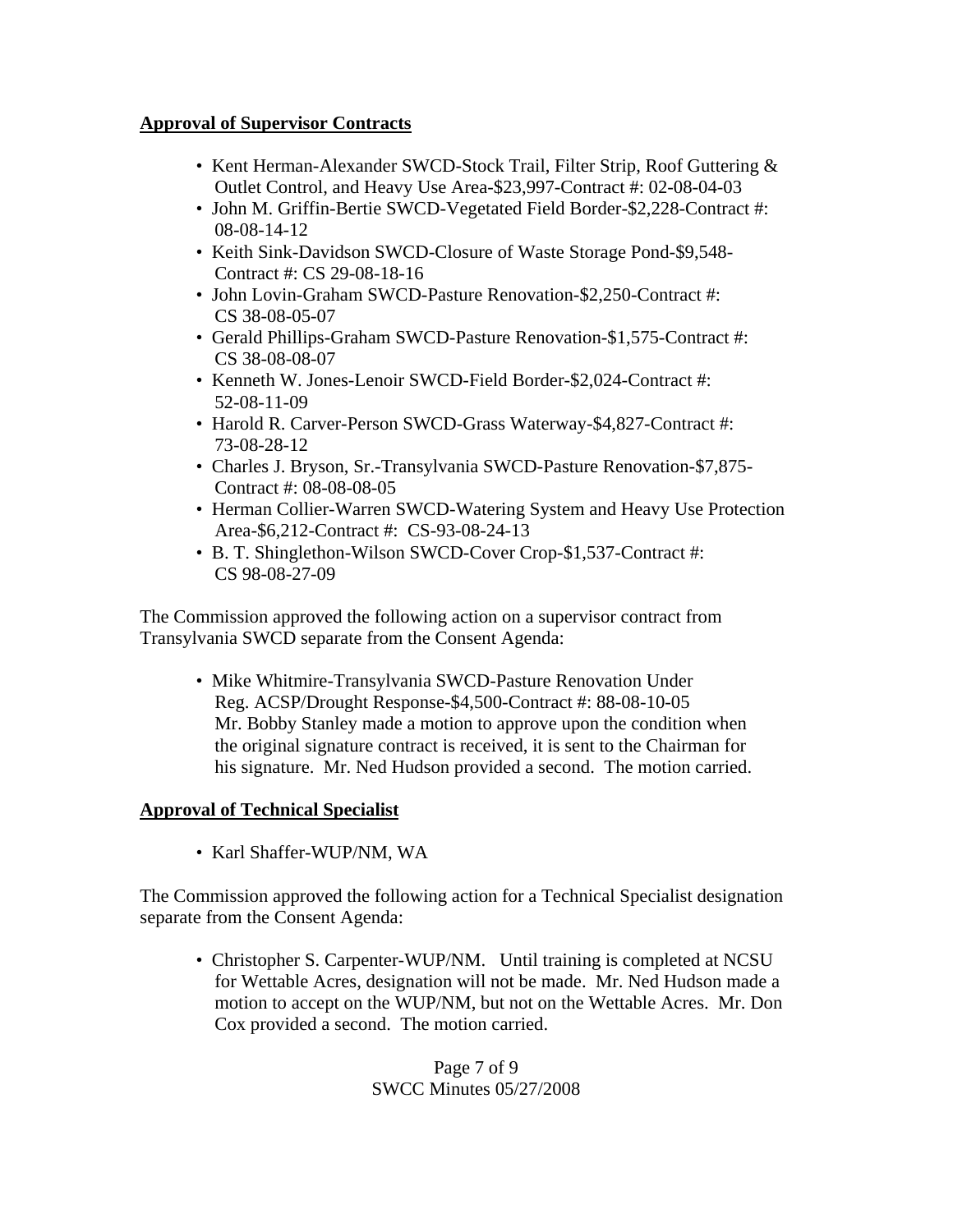#### **ACSP Approval**

Mr. Vernon Cox recommended approval of the following three Lagoon Conversion Program allocations:

- Jason Lee Tyndall-Tyndall Hog & Chicken Farm, Inc.-\$500,000
- Super Soil Systems USA, Inc.-Super Soil Centralized Solids Processing Facility-\$500,000
- Pope & Son-Pope & Son-\$500,000

Mr. William Pickett made a motion to approve the allocations. Mr. Richard Smith provided a second. The motion carried.

Mr. David Williams called attention to the NCACSP-Drought Grant/Earmark sheets for the recommended allocation of the first \$2 million of the grant funds and the first \$400,000 of the drought earmark.

Mr. Ned Hudson made a motion to approve the drought grant and earmark recommendations as presented. Mr. Manly West provided a second. The motion was approved.

Mr. David Williams presented a recommended policy change, *Commission Policy for Eligibility of Existing Uses for Drought Response Grant Project,* to the Commission for approval. It would allow Division ACSP staff and delegated districts authorization to approve Cost Share Program contracts for operations that were in operation as of August 1, 2007 based on the conditions and water use that existed on or before that time.

Mr. Bobby Stanley made a motion to approve the policy change. Mr. Don Cox provided a second. The motion carried.

#### **TRC Recommendations**

The TRC recommended harmonizing the Cost Share Program with the CREP Program by adding a statement to the Cropland Conversion and Riparian Buffer practices to state the *Cropland Conversion shall not be used in conjunction with a CREP CP22 Riparian Buffer when the cropland conversion eliminates the pollutant source. Agricultural pollutant sources can include unbuffered crop, hay, pasture, or other non-forest area that could contribute to sediment, nutrients, or chemicals to receiving waters.* The TRC recommended the statement be entered into both the Cropland Conversion practice and the Riparian Buffer practice. The TRC also recommended adding a statement to the Cropland Conversion practice to state the *CREP enrollments for CP3 Tree Planting, CP3A Hardwood Tree Planting and CP31 Bottomland Timber Establishment specifies*